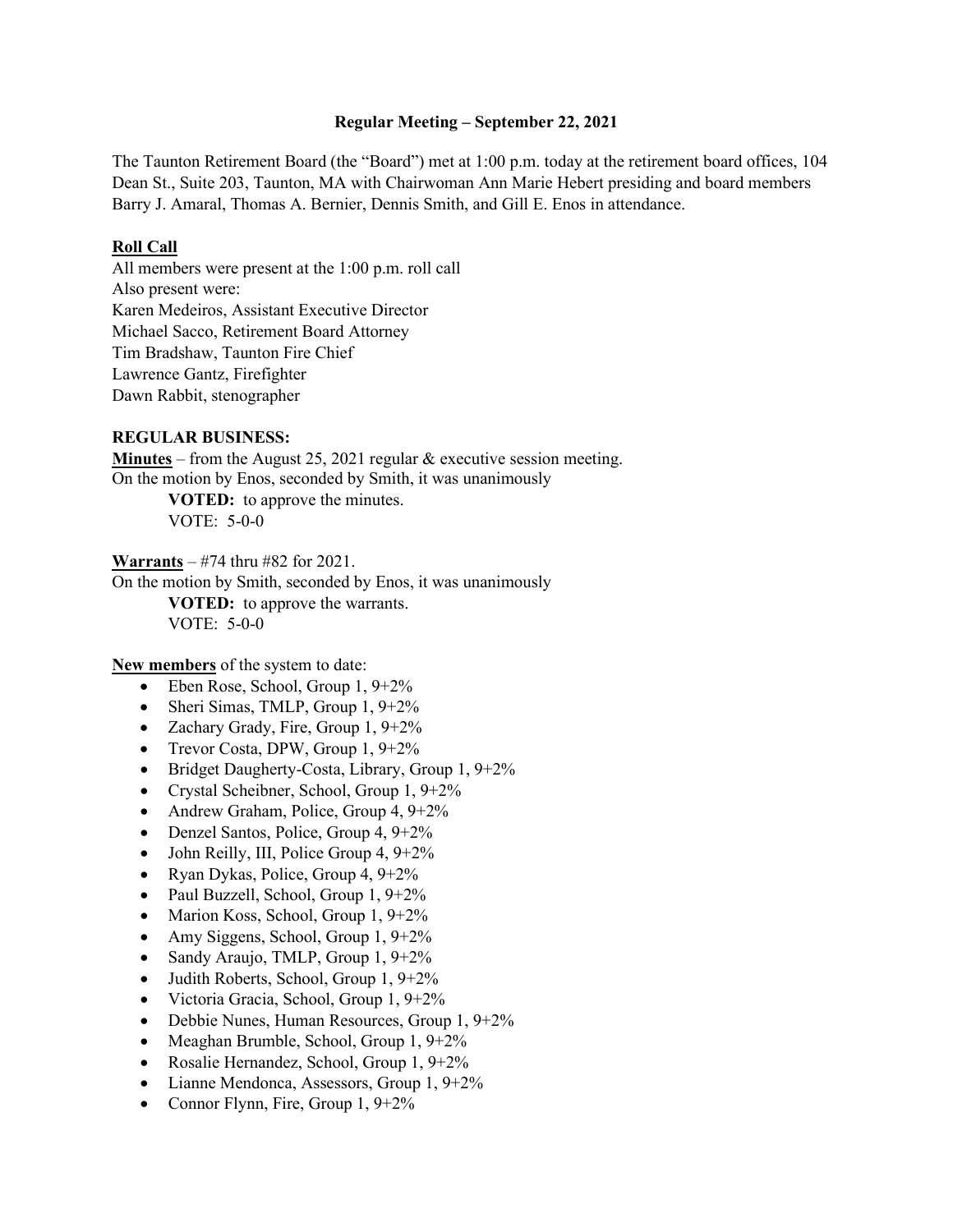- Mariah O'Gara, School, Group 1, 9+2%
- Michael Devine, School, Group 1, 9+2%

On the motion by Enos, seconded by Smith, it was unanimously

**VOTED:** to approve the new members. VOTE: 5-0-0

**Refunds/transfers** subject to D.O.R. liens:

- Jared Taje, Police, Group 4, transfer to Plymouth County Retirement
- Trinity Falcao, TMLP, Group 1, refund

On the motion by Smith, seconded by Enos, it was unanimously

**VOTED:** to approve the refunds & transfers. VOTE: 5-0-0

**Retirement/survivorship** applications:

- Patricia St. George, City Clerk, Superannuation, Group 1, 9/14/21
- David DeOliveira, Police, Superannuation, Group 4, 10/12/21 (was 12/26/21)
- Anthony Pistolese III, Police, Superannuation, Group 4, 12/26/2021
- Linda Silvia, Treasure, Superannuation, Group 1, 11/27/21
- David Souza, School, Superannuation, Group 1, 1/4/21

On the motion by Enos, seconded by Amaral, it was unanimously

**VOTED:** to approve the retirements and survivorships. VOTE: 5-0-0

### **Deaths**

• Rita Gallego, option C survivor of James Gallego, dod  $9/01/2021$  – no further benefits payable On the motion by Smith, seconded by Enos, it was unanimously

**VOTED:** to acknowledge death and place on file. VOTE: 5-0-0

**Make-up/redeposits** and liability for creditable service: There were none.

**PERAC** Memo's and correspondence: There were none.

**Investments** & accounting:

• Accounting reports for m/e 07/31/2021 – Trial Balance, Cash Receipts & Disbursements, and Journal Entries. Bristol County Savings Bank Checking account statement and reconciliation as of m/e 07/31/2021. After full review of all reports, the Board voted as follows:

On the motion by Enos, seconded by Amaral, it was unanimously

**VOTED:** to approve accounting reports for  $m/e$  07/31/2021 – Trial Balance, Cash Receipts & Disbursements, and Journal Entries; the Bristol County Savings Bank Checking account statement and reconciliation as of 07/31/2021. VOTE: 5-0-0

• Investment Purchases  $(\$13,755,042.20)$  and Sales  $\$13,755,042.20$  for m/e  $07/31/2021$ . On the motion by Enos, seconded by Amaral, it was unanimously

**VOTED**: to approve the purchases & sales as of 07/31/2021. VOTE: 5-0-0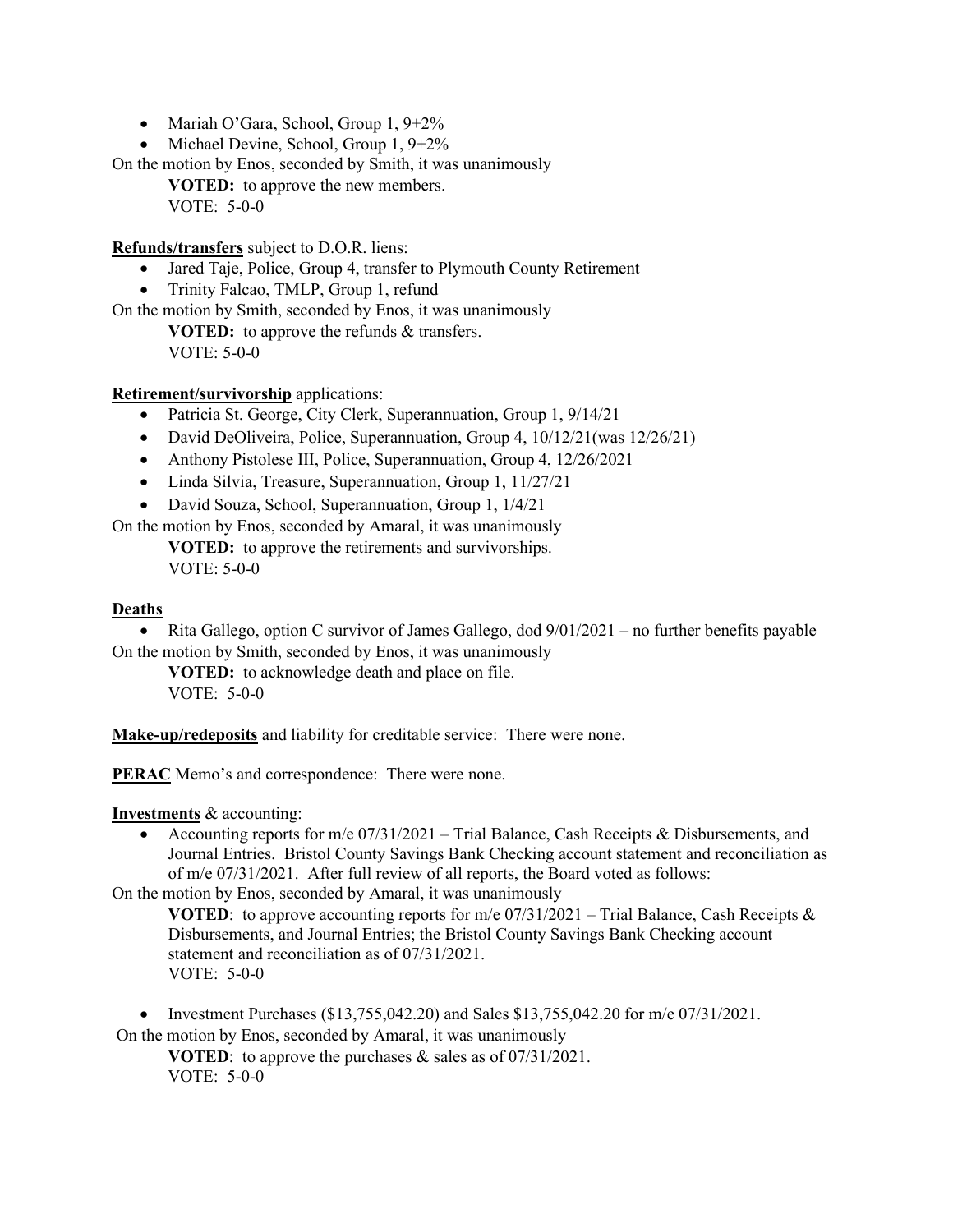• FY2022 Pension Appropriation for  $q/e$  09/30/2021 for \$4,547,160.50. Vote needed to place in money market account at People's United bank for future cash needs.

On the motion by Enos, seconded by Smith, it was unanimously

**VOTED:** to place money in the market account at People's United Bank for future cash needs. VOTE: 5-0-0

## **Funding & Budget requests**:

• Review budget expenditures and account balances thru m/e 08/31/2021.

On the motion by Smith, seconded by Enos, it was unanimously

**VOTED:** to approve expenditures & balances and place on file. VOTE: 5-0-0

## **Travel, Education** & Conferences:

• MACRS Fall conference – October  $4 \& 5$ , 2021 will be held virtually.

On the motion by Smith, seconded by Amaral, it was unanimously **VOTED:** to approve any board member or staff to attend. VOTE: 5-0-0

## **Legal** matters:

• Legal expenses of \$3,013.40 for m/e 08/31/2021 for Atty. Michael Sacco.

On the motion by Smith, seconded by Enos, it was unanimously

**VOTED:** to approve the legal expenses for m/e 08/31/2021. VOTE: 5-0-0

## **Executive Director's report**

- David Pereira 2020 Annual Statement of Earned Income filing. Missing information now complete.
- Notice from investment manager Weaver-Barksdale & Associates that the firm has transitioned to a majority women-owned organization with the name officially changing to Barksdale Investment Management.
- Response from landlord Don Emond re: zoning request change to mixed use/residential Mr. Emond prefers to rent out space as commercial but is seeking 'option' to rent out up to four (4) luxury apartments within the building. Executive Director spoke to Chair of Planning Board and the initial response did not seem to be in favor of this however it was approved and has been voted on by the Planning Board.
- Letter from Ex. Director per prior vote of the board, a one-year review of Asst. Director Karen Medeiros who was appointed to the position on 09/14/2020. No action was taken by the board.

On the motion by Enos, seconded by Smith, it was unanimously **VOTED**: to the table this to the October meeting.

VOTE: 5-0-0

# **EXECUTIVE SESSION**:

At 1:11 p.m., Chairperson Hebert entertained a motion to go into Executive Session pursuant to M.G.L. c. 30A, s. 21(a)(3) for the purpose of conducting a hearing for involuntary accidental disability on firefighter Lawrence Gantz, Jr. filed by Fire Chief Tim Bradshaw. The Board noted that it would reconvene in open session following the executive session.

VOTE: 5-0-0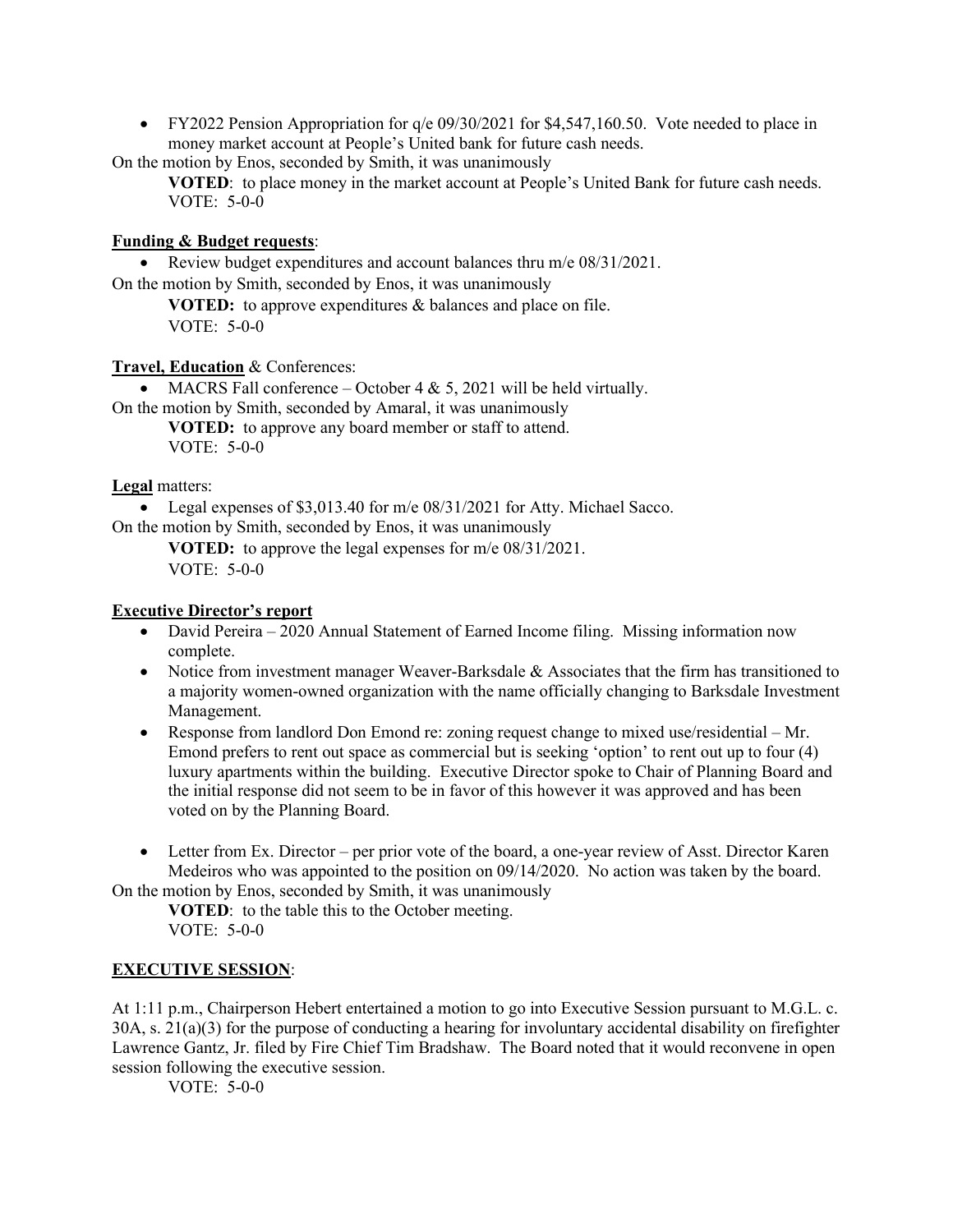A roll call vote was taken and recorded as follows: Member Amaral "YES"; Member Bernier "YES"; Member Enos "YES"; Member Hebert "YES"; Member Smith "YES".

(*The minutes of the executive session are kept in a separate minute book*)

### **Open Session 2:15 p.m.**

On the motion by Enos, seconded by Smith, it was unanimously

**VOTED:** to record the votes that were taken during the executive session in open session. VOTE: 5-0-0

On the motion by Enos, seconded by Bernier, it was unanimously

**VOTED:** to accept the application of Fire Chief Tim Bradshaw for involuntary accidental disability on Lawrence Gantz Jr. and to request PERAC to convene a medical panel exam subject to Mr. Gantz executing the medical panel selection form to determine joint or separate exams. VOTE: 4-0-1 (member Bernier voted present)

### **Roberta Newcomb – Excess Earnings for 2020 under section 91A – PERAC notice**

Atty. Sacco recommended withholding her full retirement allowance until it is paid off. He instructed the board that this is the law and if a lesser amount was agreed upon and she passed then the board would not be able to recover the remainder. Ms. Newcomb did appear before the board to discuss the excess earnings. She was unaware that she was still on a disability retirement. It was her understanding that it would switch over to a regular retirement. Ms. Newcomb mentioned several times that she did not understand the documentation that was sent to her regarding this. She works as a personal care attendant for handicapped individuals with covid. She is still performing this job and may face the same issue next year with her earnings. She is willing to comply and understands that she needs to pay it back. The retirement office will supply the allowable salary for 2021 to Ms. Newcomb.

On the motion by Enos, seconded by Bernier, it was unanimously

**VOTED:** to stop Ms. Newcomb's monthly retirement deposit starting in October 2021 until it is paid off

VOTE: 5-0-0

**Supplementary regulation** – review amending the definition of "full-time" service for the city's change from 32.5 hrs/week to 35 or 40 hrs/week.

Atty. Sacco offered various suggestions on what "full time" could be such as 30 hours per week or 32.5 hours a week and anything above that would not require proration should an employee already work "full time". The board discussed different scenarios related to this subject. Atty. Sacco said that he would discuss this with the executive director. Ultimately the board decided to table this for the October meeting.

On the motion by Enos, seconded by Bernier, it was unanimously

**VOTED:** to table this discussion to the October meeting. VOTE: 5-0-0

**Edmund Silveira** – review superannuation retiree who recently was in the news for killing his spouse and discuss if there are any implications to his continued receipt of his pension despite the prospect of spending the remainder of his life in prison.

Atty. Sacco informed the board that there were no implications on Mr. Silveira continuing to receive his monthly retirement allowance because he was a regular superannuation retiree and not a disability retiree. On the motion by Enos, seconded by Amaral, it was unanimously

**VOTED:** to receive and place this on file.